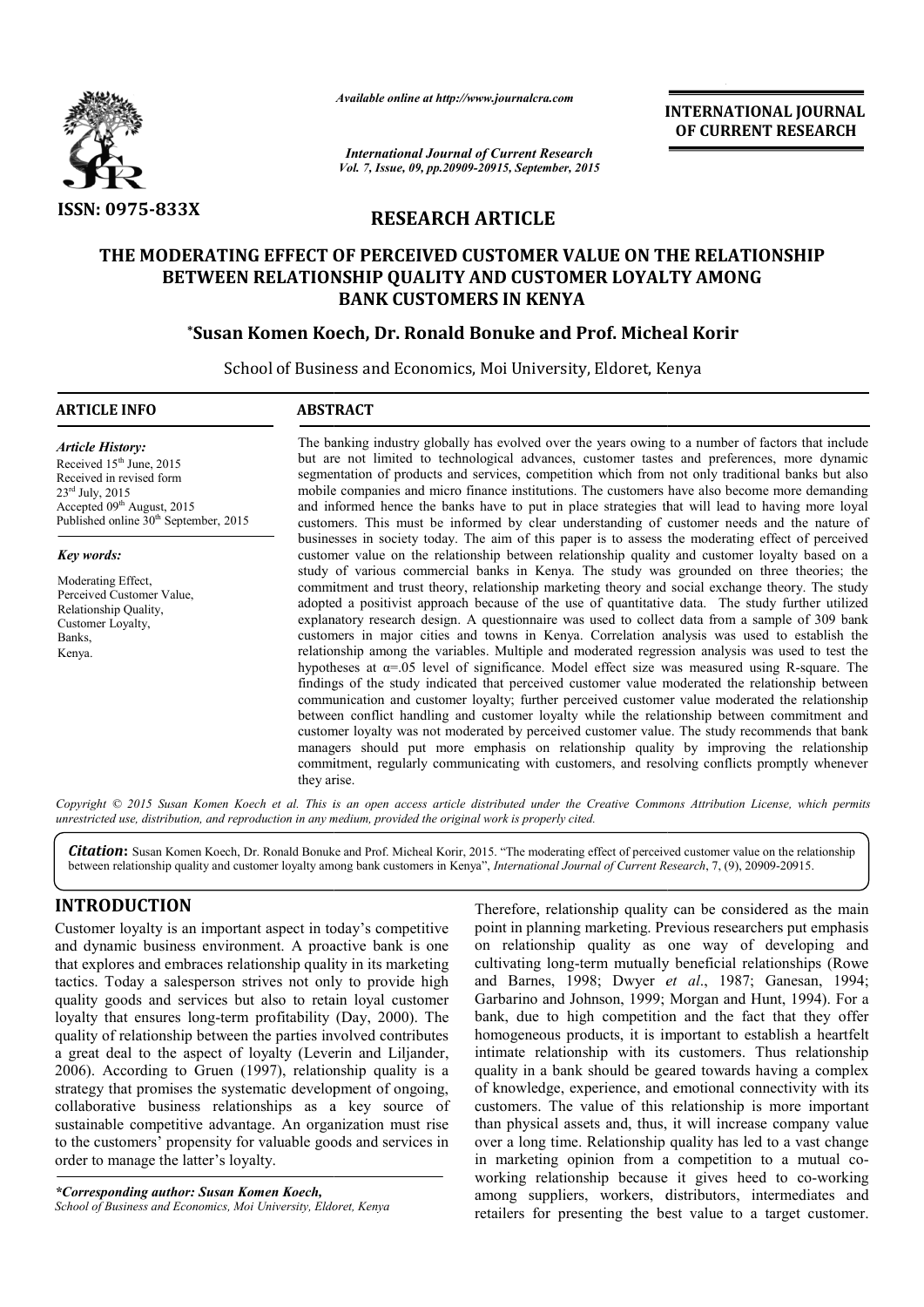According to Bennett and Barkensjo (2005), relationship quality is a better predictor of behavioural intentions than service quality. It is important to both researchers and practitioners to measure relationship quality since it affects organizational development both at industrial as well as service contexts and ultimately will enable them to better understand relationships. It further guides them in evaluating quality and subsequently assessing its impact on other key variables such as performance (Han and Sung, 2008). The concept of relationship quality is now widely appreciated and recognized as it determines the success of the relationship (Athanasopoulou, 2009). In a study by Ulaga and Eggert (2006), it is shown that relationship quality plays a critical role in managing a customer's propensity to leave a purchasing relationship and that relationship value is limited unless it translates into higher relationship quality that will in turn reduce the propensity to leave. In a study of Malaysian bank customers, Ndubisi (2007) opines that customers tend to be loyal if the bank is trustworthy, is highly committed to providing good service, communicates to its customers in a timely manner and further resolves conflicts effectively so as to minimize loss and inconvenience to the customers.

The Banking industry in Kenya has received exponential growth over the past ten years with bank branches rising from 534 in 2005 to 1,272 as at December 2012. Consequently, some of the locally owned banks have expanded to other countries within the East African region. Currently, there are 43 banks, out of which 30 are locally owned while 13 are foreign owned with a total customer base of about 15,861,000, according to a CBK report, as at December 2012. The Government of Kenya has reformed the banking industry to make it internationally competitive. In 2007 the Ministry of Finance proposed to raise the bank capital base to Ksh.1 Billion up from Ksh.250M, with effect December 2012.

#### **The Concept of Perceived Customer Value**

Perceived customer value can be defined as those benefits or results that customers receive in relation to total costs that include all other costs arising out of the purchase. It can also be defined as the difference between the benefits and the cost. Interestingly though values differ from one person to another and is more of something personal (Zeithaml, 1988). The creation of customer value has become a strategic imperative in building and sustaining a competitive advantage (Wang *et al*., 2001). It is worth noting that loyalty and profits are strongly linked to the value that is created for customers (Khalifa, 2004), and as Holbrook (1999) further puts it, the concept of consumer value has become the fundamental issue that needs to be addressed in every marketing activity. Perceived customer value is often seen as a trade-off between the benefit received and sacrifice made. Value in this case includes quality, price and convenience. Quality implies product quality, price is the monetary sacrifice while convenience is the time and effort expended by the customers (Cronin *et al.,* 2000; Lemon *et al.,* 2001; Moliner *et al.,* 2007). Oliver and De Sarbo (1988) posit that perceived value has its root in Equity Theory which essentially considers the ratio of the consumer's input to that of the service provider's input. Essentially, two conceptions are arrived at, the first being that customers' perceived value is borne out of the their prepurchase perception, evaluation during the transaction and post purchase assessment and secondly that customers' perceived value involves a divergence between the benefits received and sacrifices offered. According to Monroe (1990), the benefits can include customers' desired value that can mean quality for some customers while on the other hand sacrifices include monetary (price) and non monetary (time, effort) considerations (Cronin *et al.,* 2000). Increased perceived customer value can be actualized by a firm by increasing the perceived value and or decreasing their sacrifice that may include price paid or time spent in actualizing the transaction (Zeithaml, Rust and Lemon, 2001).

According to Lapierre (2000), perceived customer value is a complex issue. It is dynamic (Babin *et al*., 1994) and also subjective (Parasuraman and Grewal, 2000). In an attempt to demonstrate the complexity of the subject Woodall (2003) proposes five distinct notions of value: net value, marketing value, derived value, sale value and rational value and also four temporal categorizations of these notions of value (exante, transaction, ex-post and disposal). Further, Khalifa (2004) proposes an integrative configuration of the concept of perceived value that includes three complementary models: customer value in exchange (which is a benefits/costs model), customer value build-up (which focused on the benefits side of the value equation) and customer value dynamics (which reflects the dynamics of how customers evaluate a supplier's total offering).

#### **The Moderating Effect of Perceived Customer Value on the Relationship between Relationship Quality and Customer Loyalty**

Studies in marketing, customer behaviour and related field commonly agree that customer decision-making is complex and multidimensional, therefore necessitating examination of a large number of variables to enable deeper understanding. Gomez *et al.* (2004) posit that customer satisfaction and consequently improved levels of customer retention are ultimately based upon serving customers better than competitors do and being perceived by customers as offering superior service and enhanced value. It is noted that customer satisfaction and subsequent high rate of retention is basically based on serving customers much better than the competitors do. This is achieved by being perceived as offering superior service and enhanced value (Reichheld and Sasser, 1993; Gomez *et al*., 2004). Reichheld and Sasser (1993) aver that perceived value is a result of comparisons of service or product quality with the price and other costs incurred while acquiring the service or product. Besides service quality, customer satisfaction does not influence customer-switching intentions; on the contrary, perceived customer value does (Baumol and Taylor, 1999).

#### **Statement of the Problem**

The banking industry globally has evolved over the years owing to a number of factors that include but are not limited to advances in technology, changes in customer tastes and preferences, more dynamic segmentation of products and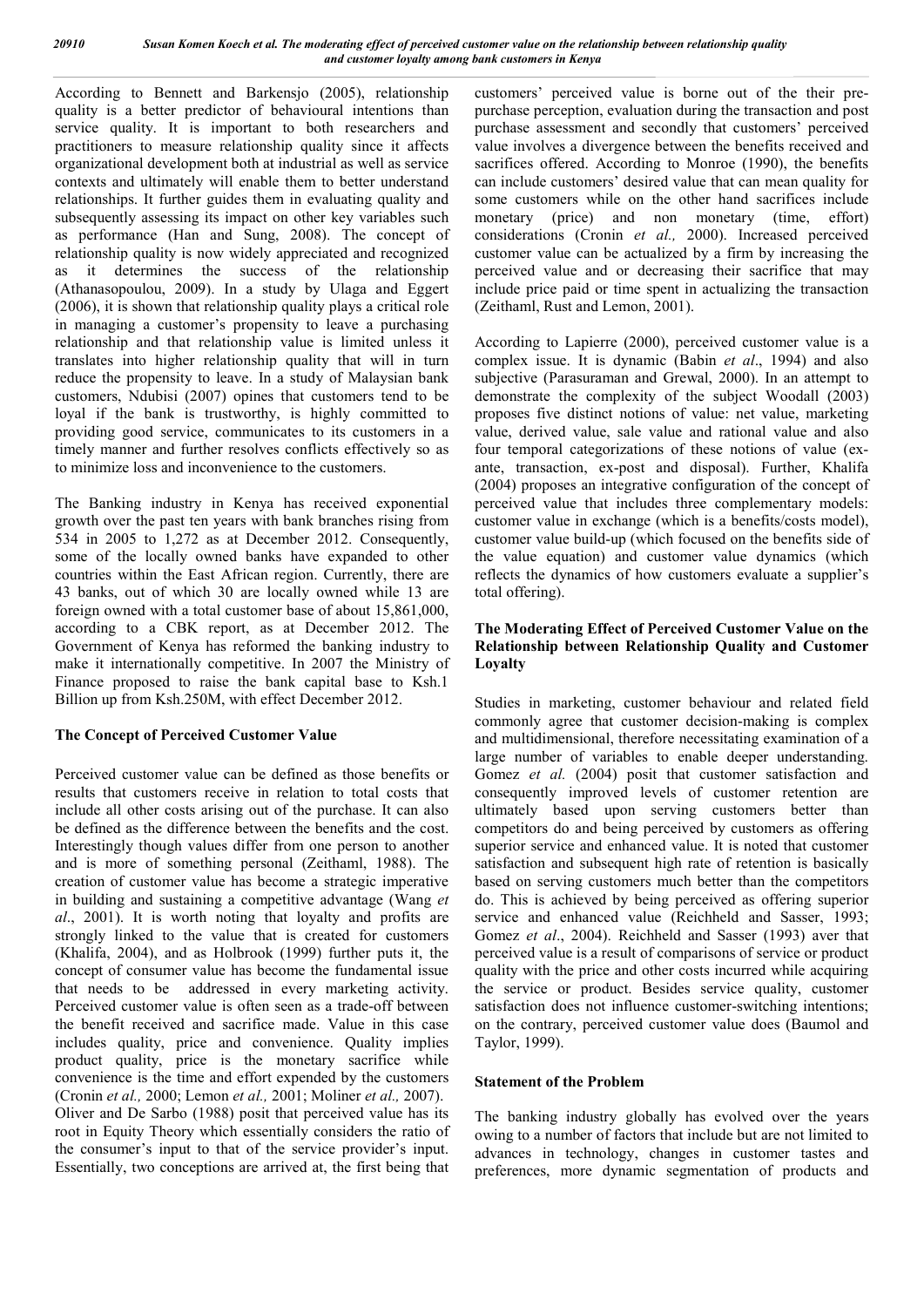services, competition from not only traditional banks but also include mobile companies and micro finance institutions. The customers are also more demanding and informed hence the banks have to put in place strategies that will lead to having more loyal customers. In a study by Reinartz and Kumar (2002), it is noted that a large proportion of long-term customers exhibit high profitability compared to short-term customers. Further, Anderson and Mittal (2000), note that retention of high net worth customers reduces a firm's maintenance cost and therefore leads to high profitability. Most banks are now more focused on driving more products to a particular customer in order to earn more from the customer and also to reduce the cost of recruiting a new one. This can only be achieved through the only medium of differentiation which lies with the person offering the service. The banks are now more than before striving to create emotional connectivity with its customers. This emotional connectivity can only be achieved through embracing the underpinnings of relationship quality and the customer perceiving that he is getting value in his relationship with his banker.

A lot of studies have been done on the direct effect between relationship quality and customer loyalty. Examples include studies done by Auruskeviciene et al. (2010) and Ndubisi (2006). There is, however, a gap on studies that show the moderating effect of perceived customer value on the relationship between relationship quality and customer loyalty hence the study aimed at filling the knowledge gap by developing and testing a model that explores the possible links. In the study, the underpinnings of relationship quality are commitment, communication and conflict handling. The nature of relationship quality in various contexts remains a vital issue for future marketing studies.

## **MATERIALS AND METHODS**

The study adopted a positivist approach since the focus was on use of quantitative data, hypothesis testing and cross sectional survey. The positivist paradigm posits that the social world exists externally and that its properties should be measured through objective methods. The explanatory research design was purposely proposed for the study because of the fact that the instruments that were used were adopted from previous studies and further the research problem was quantitatively oriented. The choice of quantitative design was supported by the fact that quantitative research design requires testing objective theories by examining the relationship between variables and the variables being measured on instruments such as questionnaires.

The study was conducted in major towns in Kenya that have many commercial activities, cosmopolitan and have a high concentration of banks. The choice of banks was because they display adoption of most of the variables of relationship quality. The total number of banks in Kenya was 43 at the time of the study. According to the banks' published financial statements as at  $31<sup>st</sup>$  December 2012, there are 43 banks in Kenya and the total number of deposit customers in Kenya stood at 15,861,000. This was the target group of the study.

The study adopted the multi-stage sampling method. In the first stage the towns where the research was carried out. The

second stage was to choose the banks whose customers would be the focus of the study. The commercial banks in Kenya are classified into three categories based on the net assets, deposits, capital, number of loan accounts and number of deposit accounts. Two Banks in each category were picked randomly. The third stage was to select the branches that the study focused on to obtain information from the customers who visited the bank on the research day. The fourth and final stage was to identify the respondents to whom the questionnaire was administered; systematic sampling technique was used where, after a random start, every 3<sup>rd</sup> customer leaving the bank after a service was selected as the respondent and hence was requested to fill the questionnaire. In total, this study adopted a sample size of 384. Structured questionnaires were administered to the respondents who in this case were the bank customers. All the items were measured by responses on a seven-point Likert scale of agreement with statements, ranging from 1 strongly disagree to 7 strongly agree. The data that was collected in the research was taken through a process of inspecting, cleaning, transforming and modelling with the objective of highlighting useful information, suggesting conclusions and ultimately decision-making.

Factor analysis method for variable reduction technique and multiple regression and moderated regression were employed for hypotheses testing. The study used multiple regression and moderated regression for statistical analyses and hypothesis testing. Further assumptions underlying the multivariate analyses were conducted using Cronbach's coefficient alpha. Multiple regression analysis and moderated regression analysis were performed to predict the moderating effect of perceived customer value on the three underpinnings of relationship quality and customer loyalty. The multiple regression model was used to explain the relationship between variables and was used to test the following null hypotheses:

**H<sub>0</sub>1:** Perceived customer value does not significantly moderate the relationship between commitment and customer loyalty.

**H02:** Perceived customer value does not significantly moderate the relationship between communication and customer loyalty.

**H<sub>0</sub>3:** Perceived customer value does not significantly moderate the relationship between conflict handling and customer loyalty.

The data collected from the study were adopted and coded for completeness and accuracy of information at the end of every field data collection day. The data from the completed questionnaires were captured, re-coded and entered in to the computer using the statistical package for social science (SPSS) for data analysis and interpretation.

## **RESULTS**

#### **Descriptive Statistics for the Variables**

To ascertain the mean and standard deviation descriptive statistics was undertaken. Table 1 shows the mean and standard deviation of each scale item observed in the study.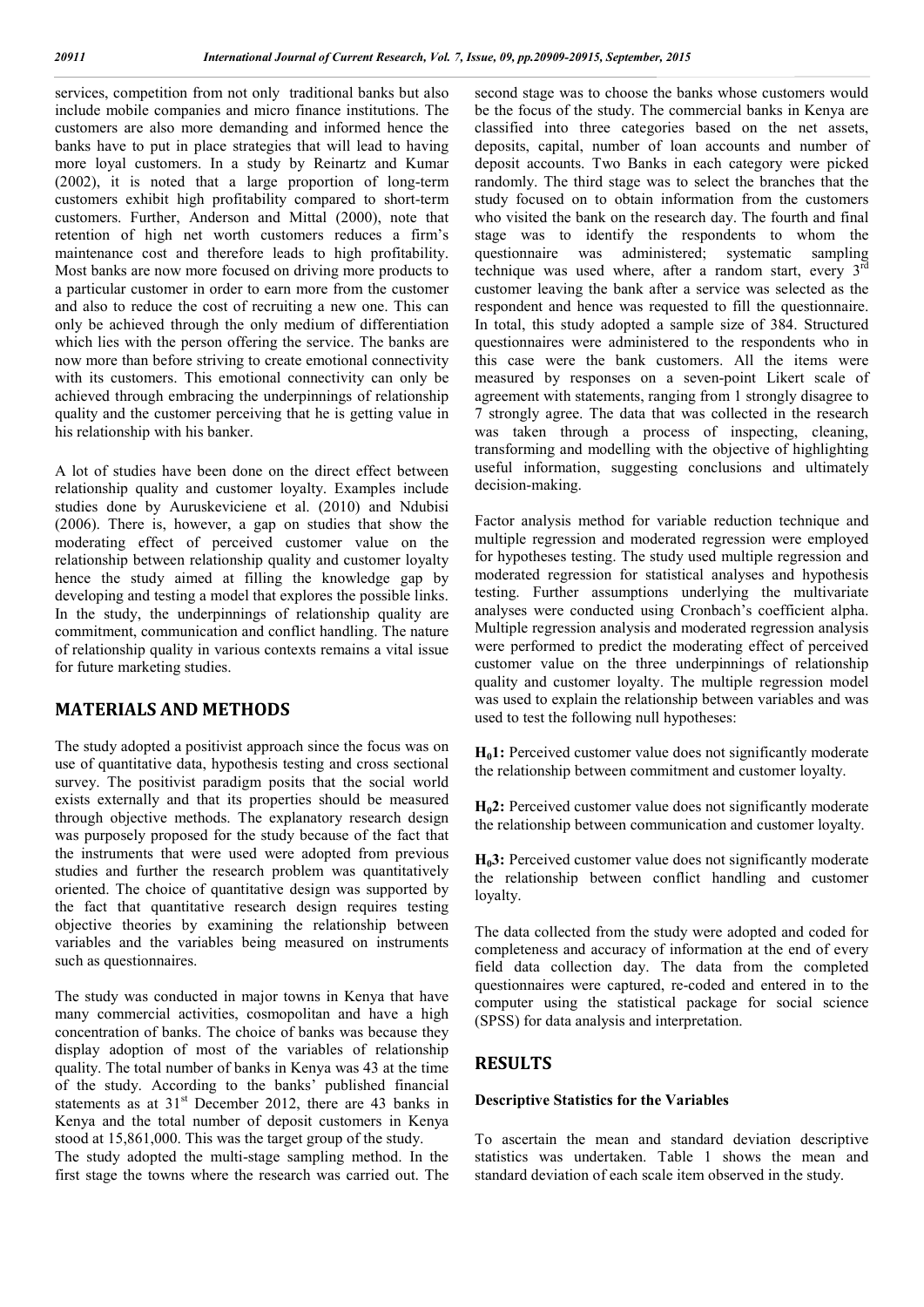All the scale items had means of above 5.0, in a scale of 1-7. In the dependent variable customer loyalty the item 'I would recommend the bank to my family and friends' had the highest mean of 5.65. The results further showed that the independent variables commitment, communication and conflict handling had the scale items 'The bank makes adjustments to suit my needs', 'The bank provides timely and trustworthy information' and 'The bank tries to avoid potential conflict' having the lowest means of 5.03, 5.30 and 5.35, respectively. The moderator 'perceived customer' value had a high mean of 5.50 on the scale item 'Comparing to what I pay to what I might get from other competitive bank's I think the bank provides me with good value'.

moderator perceived customer value were added and finally in Model VI, the z-scores of the cross product of conflict handling and perceived customer value are entered. Model VI is used to test the hypotheses  $H_0$ 1,  $H_0$ 2 and  $H_0$ 3. Hypothesis one stated that the perceived customer value does not significantly moderate the relationship between commitment and customer loyalty. The results, as shown in Table 3, were beta coefficient  $0.045$ ,  $t = 0.543$  and  $p > 0.05$ . Since the p-value was greater than  $0.05$  the null hypothesis was accepted and. therefore, perceived customer value does not significantly moderate the relationship between commitment and customer loyalty.

| Variable           | Scale item                                                                                   | Mean | Standard deviation |
|--------------------|----------------------------------------------------------------------------------------------|------|--------------------|
| Customer loyalty   | I consider the bank as first choice among other banks in the area                            | 5.40 | 1.600              |
|                    | This is the bank that first comes to my mind when making purchases decision on bank services | 5.50 | 1.374              |
|                    | I have never seriously considered changing banks                                             | 5.26 | 1.617              |
|                    | I consider myself to be a loyal customer of the bank                                         | 5.63 | 1.363              |
|                    | I conduct all my banking affairs at this bank                                                | 5.32 | 1.550              |
|                    | I would recommend the bank to my family and friends                                          | 5.65 | 1.426              |
| Commitment         | The bank makes adjustments to suit my needs                                                  | 5.03 | 1.522              |
|                    | The bank offers personalized services to meet customer need                                  | 5.31 | 1.442              |
|                    | The bank is flexible when its services are changed                                           | 5.29 | 1.466              |
|                    | The bank is flexible in serving my needs                                                     | 5.30 | 1.543              |
| Communication      | The bank provides timely and trustworthy information                                         | 5.30 | 1.434              |
|                    | The bank provides information when there is new banking service                              | 5.58 | 1.348              |
|                    | The bank makes and fulfils promises                                                          | 5.39 | 1.423              |
|                    | Information provided by the bank is always accurate.                                         | 5.50 | 1.402              |
| Conflict           | The bank tries to avoid potential conflict;                                                  | 5.35 | 1.435              |
| handling           | The bank tries to solve manifest conflicts before they create problems                       | 5.47 | 1.288              |
|                    | The bank has the ability to openly discuss solutions when problems arise                     | 5.46 | 1.390              |
| Perceived Customer | Compared to alternative bank's the bank offers attractive product/services                   | 5.44 | 1.351              |
| Value              | Compared to alternative bank's the bank charges me fairly for similar products/services.     | 5.30 | 1.343              |
|                    | Compared to alternative bank's the bank provides more free services.                         | 5.12 | 1.476              |
|                    | Comparing to what I pay to what I might get from other competitive bank's I think the bank   | 5.50 | 1.364              |
|                    | provides me with good value.                                                                 |      |                    |

Source: Author (2015)

#### **Testing of hypotheses**  $H_0$ **1,**  $H_0$ **2 and**  $H_0$ **3**

The study sought to establish the moderating effect of perceived customer value on the relationship between relationship quality and customer loyalty. The results were extracted using standardized z-scores so as to reduce the effects of multicollinearity and simplify interpretations. Table 2 presents the results of testing hypotheses  $H_0$ 1,  $H_0$ 2 and  $H_0$ 3, arrived at through hierarchical regression where: the z-scores of the dependent variable is first introduced, followed by the control variables then independent variables, then the moderator and finally the cross product of the independent variables and the moderator are entered separately. The models range from Model I to model VI.

In Model I the z-scores of the dependent variable, customer loyalty and the control variables of the study which were gender, age, level of education, type of customer and duration as a bank customer were entered. In model II, the z-scores of the independent variables commitment, communication and conflict handling were introduced. The z-scores of the moderator perceived customer value were entered in Model III. In Model IV, the z-scores of the cross product of commitment and perceived customer value are entered and in Model V the z-scores of the cross product of communication and the

The second hypothesis stated that the perceived customer value does not significantly moderate the relationship between communication and customer loyalty. The results were a beta coefficient -0.219 and  $t = -2.740$  while  $p < 01$ . Owing to the low p-value associated with the t-value the null hypothesis was rejected and hence there is a statistically significant relationship between the moderation of communication and customer loyalty. As such, the null hypothesis was rejected; therefore, perceived customer value significantly moderates the relationship between communication and customer loyalty. The third and final hypothesis stated that the perceived customer value does not significantly moderate the relationship between conflict handling and customer loyalty. The results, as shown in Table 3, show a beta coefficient =  $0.172$ , t-value 2.095 and p< .05.

Owing to the fact that the low p-value was associated with the t-value the null hypothesis was rejected. Therefore, there is a statistically significant relationship between the moderation of conflict handling and customer loyalty. Consequently, the null hypothesis was rejected, meaning that perceived customer value significantly moderates the relationship between conflict handling and customer loyalty. Model VI presents the final results and F statistics produced (F=32.562), confirming the fitness of the model. The coefficient of determination  $R^2$  was 56.9%, while adj.  $R^2$  was 0.552.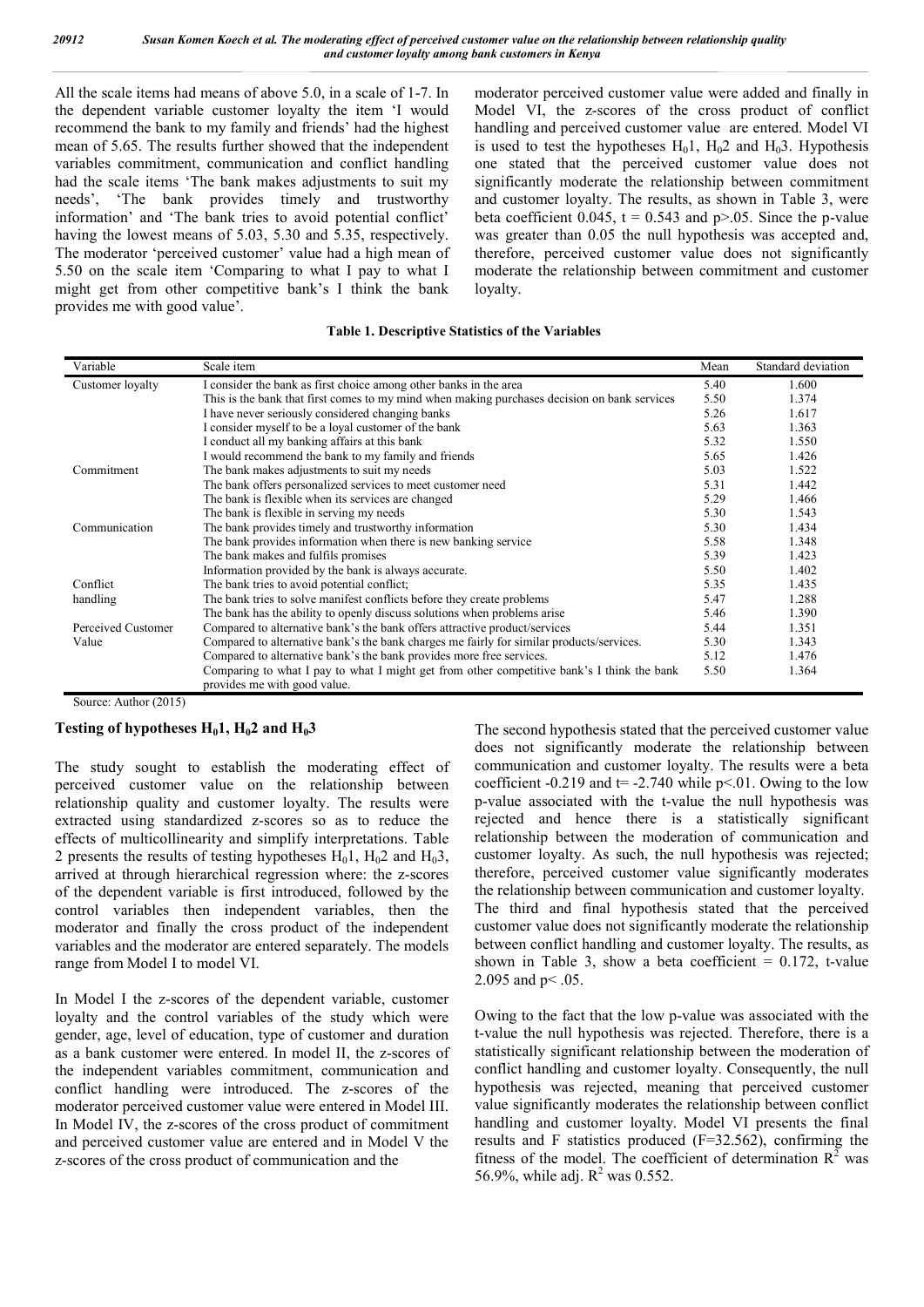|                              | Predictor variable                         | Model I | Model II  | Model III           | Model IV  | Model V   | Model VI            |
|------------------------------|--------------------------------------------|---------|-----------|---------------------|-----------|-----------|---------------------|
| Control Variables            | Gender                                     | $-.030$ | $-.037$   | $-.017$             | $-.016$   | $-.017$   | $-.011$             |
|                              | Age                                        | .106    | $-.009$   | $-.012$             | $-.007$   | $-.181$   | $-.007$             |
|                              | Level of education                         | .076    | .037      | .012                | .014      | .012      | .019                |
|                              | Type of customer                           | $.114*$ | $.098*$   | $.090*$             | $.090*$   | $.098*$   | $.092$ <sup>*</sup> |
|                              | Duration                                   | .102    | .081      | $.087$ <sup>*</sup> | .085      | $.086^*$  | .085                |
| <b>Independent Variables</b> | Commitment                                 |         | $.335***$ | $.260***$           | $.226***$ | $.259***$ | .249                |
|                              | Communication                              |         | $.235***$ | .143                | .142      | .093      | .075                |
|                              | Conflict handling                          |         | $.206***$ | $.122*$             | .114      | .118      | $.174***$           |
| Moderator                    | Perceived customer value                   |         |           | $.292***$           | $.284***$ | $.278***$ | $.256***$           |
| Interaction terms            | Commitment *Perceived customer value       |         |           |                     | $-1.652$  | .473      | .045                |
|                              | Communication *Perceived Customer value    |         |           |                     |           | $-.145$   | $-.219$ **          |
|                              | Conflict handling *Perceived Customer vale |         |           |                     |           |           | $.172$ <sup>*</sup> |
|                              | $R^2$                                      | .063    | .520      | .553                | .557      | .563      | .569                |
|                              | Adj. $R^2$                                 | .047    | .507      | .539                | .542      | .546      | .552                |
|                              |                                            | 4.063   | 40.557    | 41.032              | 37.415    | 34.726    | 32.562              |

Note: The data are Z scores

\*\*\*  $p < 001$ Source: Author (2015)

To test hypothesis H<sub>0</sub>2(a),  $\beta$  = 0.045, since the p-value was greater than 0.05, the null hypothesis was accepted, hence perceived customer value does not significantly moderate the relationship between commitment and customer loyalty. The results to test H<sub>0</sub>2(b) were  $\beta$ = -0.219<sup>\*\*</sup>; in this case p-value was less than 0.01, hence the null hypothesis was rejected, meaning that perceived customer value significantly moderates the relationship between communication and customer loyalty. Further, the results to test hypothesis  $H_0 2(c)$ ,  $\beta = 0.172^*$ , and since p-value was less than 0.05, the null hypothesis was rejected. Therefore, perceived customer value significantly moderates the relationship between conflict handling and customer loyalty. As a result, there were mixed results since perceived customer value did not moderate the relationship between commitment and customer loyalty whereas it moderates the relationship between perceived customer value and two of the independent variables, communication and conflict handling and the dependent variable customer loyalty at p<0.01 and p<0.05, respectively.

### **DISCUSSION**

The study sought to establish the moderating effect of perceived customer value on the relationship between relationship quality and customer loyalty. Perceived customer value constitute those benefits or results that customers receive in relation to total costs that include all other costs as arising out of the purchase; this can be put as the difference between the benefits and the cost. Interestingly, though values differ from one person to another and are more of something personal (Zeithaml, 1988), the final results indicate that perceived customer value significantly moderates the

relationship between relationship quality and customer loyalty. Perceived customer value has a strong influence on customer loyalty (Hasan *et al.,* 2014). The implication of this is that a bank customer will be loyal to the bank when there is the perception of getting value through the banks relationship quality strategies.

The study further sought to establish the moderating effect of perceived customer value on the relationship between commitment and customer loyalty. The results showed that perceived customer value does not significantly moderate the relationship between commitment and customer loyalty. This is an interesting outcome that may be attributed to the respondents on their overall appreciation of how they take their commitment to the banks and the aspect of their loyalty arising from what they believe as critical in terms of value. This result is contrary to past studies such as according to (Christy *et al.*, 1996; Fullerton, 2003).

Commitment and trust are influenced by the communication received and the perceived benefits associated with relational changes. They, however, influence the outcomes such as cooperation and the propensity to leave a relationship. The study also sought to establish the moderating effect of perceived customer value on the relationship between communication and customer loyalty. The results indicated that perceived customer value significantly moderated on the relationship between communication and conflict handling. This means that a customer who constantly gets communication from the bank perceives to be deriving value from the relationship and this will enhance the customer's loyalty to the bank.

 $*$  p<.05

<sup>\*\*</sup> p< 01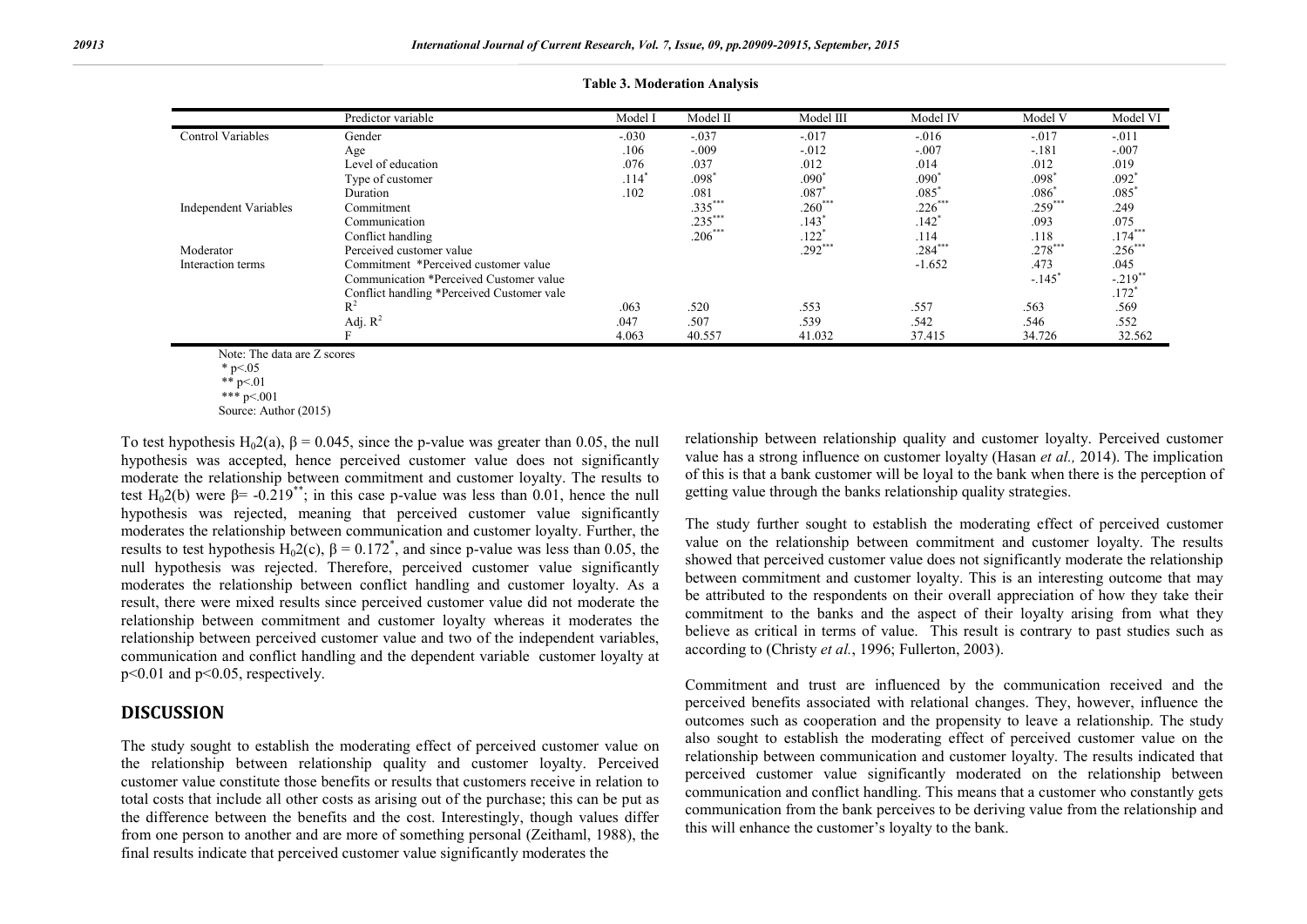Lastly, the study sought to establish the moderating effect of perceived customer value on the relationship between conflict handling and customer loyalty. The results of the study showed that perceived customer value was found to significantly moderate the relationship between conflict handling and customer loyalty. This implies that a bank customer who perceives to be getting value through the way any conflict with the bank is handled will be more loyal to the bank.

#### **Conclusion and recommendations**

From the results of the study, it was concluded that perceived customer value significantly moderates on the relationship between two of the relationship quality variables, communication and conflict handling and customer loyalty. However, perceived customer value does not moderate the relationship between commitment and customer loyalty. The main gist of the study was to examine the moderating effect of perceived customer value on the relationship between relationship quality and customer loyalty among bank customers in Kenya. Drawing from the results of the study where the independent variables that have a direct effect on customer loyalty were commitment, communication and conflict handling and the fact that perceived customer value moderated significantly on the relationship between communication and conflict handling and customer loyalty, there is need for banks to put in place specific strategies that will eventually lead to having loyal customers and eventually increase in its revenues.

The critical and most important aspect is on the selection and eventually recruitment of the bank staff since they are the ones charged with the responsibility of managing customers relationships. Worthy of note is that all banks offer homogeneous products and the difference is on service which is differentiated by the person giving it. This will ensure that the bank is able to offer personalized services to meet customer needs. Another aspect is on upgrading and training of the bank staff so that they continuously are able to manage customer's relationships, read market trends, communicate effectively with the customers in a timely manner, and manage conflicts proactively. The banks should also strive to be more customercentric, set the platform that ensures that their customers are able to communicate with them and give feedback of what they feel about the bank. They can do this is by providing timely and trustworthy information. This will enable the banks to solve manifest conflicts before they create problems. Such platforms can be created through customer feedback forms when the customers visit the bank, setting up 24-hour contact centres and by use of social media. Social media are good platforms to discuss, nurture customer relationships and also measure the levels of customer loyalty. Indeed, many banks are embracing social media and engaging their customers through them; this is a great development as more and more people are becoming techno savvy.

## **REFERENCES**

Bennett, R. and Barkensjo, A. 2005. Relationship quality, relationship marketing, and client perceptions of the levels of service quality of charitable organizations. *International Journal of Service Industry Management*, *16*(1), 81-106.

- Christy, R., Oliver, G. and Penn, J. 1996. Relationship Marketing in Consumer Markets. *Journal of Marketing Management*, *2*, 175-187.
- Cronin, J.J. Jr., Brady, M. K. and Hult, G. T. M. 2000. Assessing the effects of quality, value, and customer satisfaction on consumer behavioural intentions in service environments. *Journal of retailing*, *76*(2), 193-218.
- Dwyer, R. F., Schurr, P. H. and Oh, S. 1987. Developing buyer-seller relationships. *Journal of Marketing*, *51*(2), 11- 27.
- Fullerton, G. 2003. When does commitment lead to loyalty? *Journal of Service Research: JSR;* May 2003; *5*(4); ABI/INFORM Global pg. 333
- Ganesan, S. 1994. Determinants of Long-Term Orientation in Buyer- Seller Relationships. *Journal of Marketing*, *58*.
- Garbarino, E., and Johnson, M. 1999. The different Roles of Satisfaction, Trust and Commitment in Customer Relationships*. Journal of Marketing*, *63*, 70-87.
- Gomez, M. I., MCLaughlin, E.W. and Wittink, D.R. 2004. Customer Satisfaction and Retail Sales Performance: *An Empirical Investigation, Presented at the American Agricultural Economics Association Annual Meeting, Montreal, Canada*.
- Gruen, T. W. 1997. Relationship Marketing; The route to Marketing Efficiency and Effectiveness. *Business Horizons*, *40*(6), 32-38.
- Han, S. L., and Sung, H. S. 2008. Industrial brand value and relationship performance in business markets – a general structural equation model. *Industrial Marketing Management*, *37*(7), 807-818.
- Hasan, H., Kiong, T. P., and Ainuddin, R. A. 2014. Effects of Perceived Value and Trust on Customer Loyalty towards Foreign Banks in Sabah, Malaysia. *Global Journal of Emerging Trends in e-Business, Marketing and Consumer Psychology,* (GJETeMCP) An Online International Research Journal.
- Holbrook, M. B. 1999. *Consumer Value, A framework of analysis and research*. London: Routledge.
- Khalifa, A. S. (2004). Customer Value: A Review of Recent Literature and an Integrative Configuration. *Management Decision, 42*(5-6), 645-66.
- Lapierre, J. 2000. Customer Perceived Value in Industrial Context, *Journal of Business and Industrial Marketing,* 15(2/3), pp. 122-140.
- Lemon, K. N., Rust, R. T. and Zeithaml, V. A. 2001. What drives customer equity. *Marketing Management, 10*(1), 20- 25.
- Leverin, A. and Liljander, V. 2006. Does Relationship Marketing Improve Customer Relationship Satisfaction and Loyalty? *International Journal of Bank Marketing*, *24*(4), 232-251.
- Moliner, M. A., Sanchez, J., Rodriguez, R. M. and Cllarisa, L. 2007. Relationship quality with a travel agency: The influence of the post-purchase perceived value of a tourism package. *Tourism and Hospitality Research*, *7*(3/4), 194- 221.
- Monroe, K. B. 1990. *Pricing: Making Profitable Decisions*. New York: McGraw-Hill.